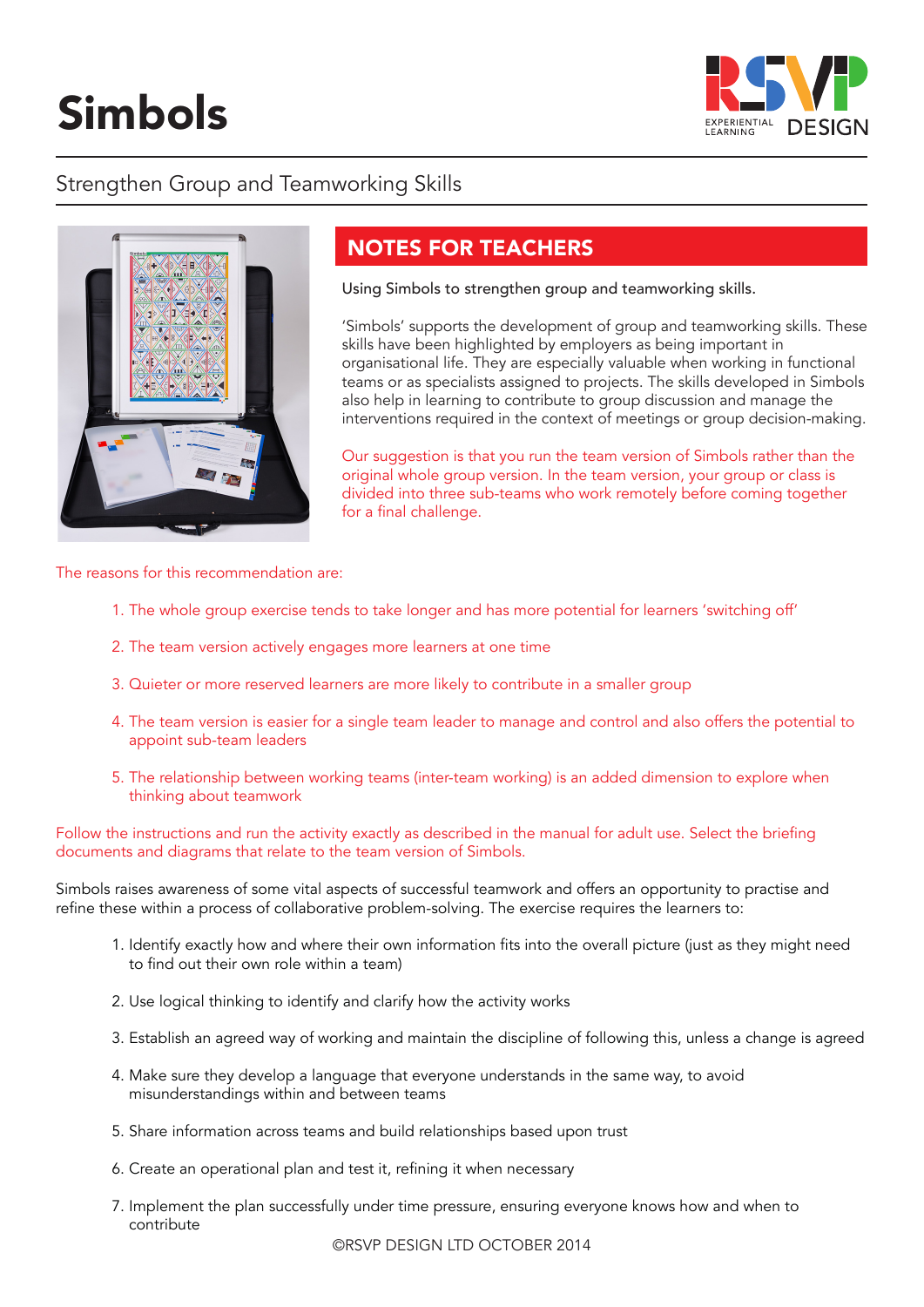

## Strengthen Group and Teamworking Skills

These are the key learning points to draw out from the exercise. These can be used when supporting students in any team project, in group work in any of their academic subjects and in beginning to explore their leadership potential.

- 1. Teamwork requires a contribution from everyone: teams cannot afford to 'carry' non-contributing members
- 2. There are different ways of contributing to the team everyone can find a valuable role
- 3. Teams need to develop a working strategy, agree how it will be implemented and then develop the discipline to see it through
- 4. Teams need to find ways of reaching agreement about how new ideas and proposals will be adopted and implemented
- 5. Teams develop their own culture and ways of working learning to understand this supports individuals in becoming accepted as team members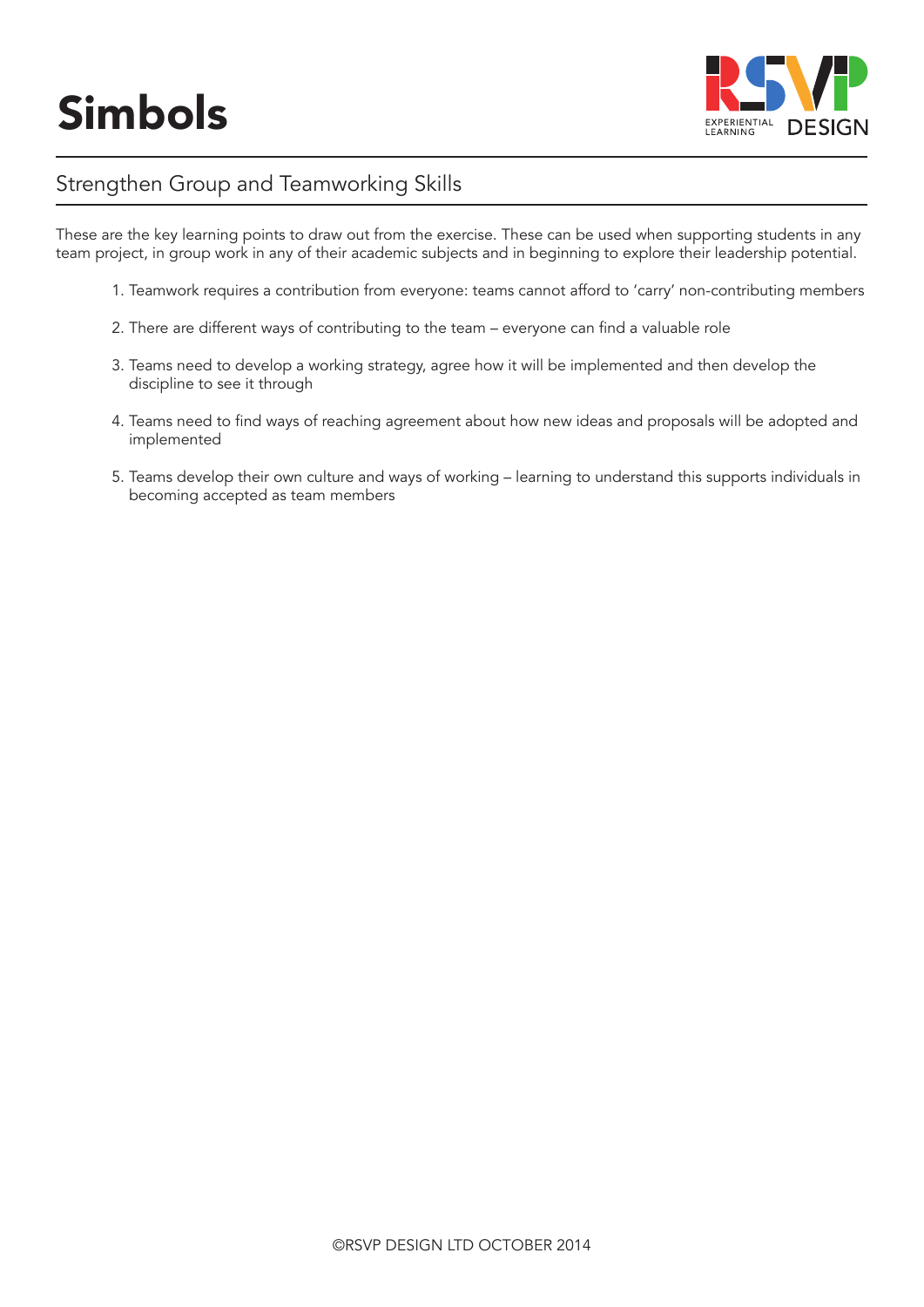

### Strengthen Group and Teamworking Skills

#### REVIEW

Suggested questions to use when reviewing Simbols: a focus on teamwork skills

- 1. What did you do at the beginning of the exercise to try to organise your team? How easy was this to do and what problems did you encounter?
- 2. Did you feel confident enough to share your information and ideas during the exercise? If so, what helped you to do this? If not, what might help in future?
- 3. Did the team have anyone who took on a leadership role? Was this the same person all the time or did it change?
- 4. Did you agree a particular way of working (eg. giving information in a particular order) and if so, did people stick to this? What happened if someone had a better idea or wanted to change what you were doing?
- 5. What happened when you approached other teams to share your information with them? Were you welcomed or was it difficult to break into their team?
- 6. Did everyone contribute to the exercise in the same way? If not, what different things did you notice people doing? Can you give some examples of things people did that helped the team to make progress?
- 7. How did you plan, and organise yourselves, to put the cards onto the board? Did you rehearse this? How did you improve your performance?
- 8. What have you learned from this exercise about being in a team? What might you, personally, do differently if you were to do a similar team exercise in future?